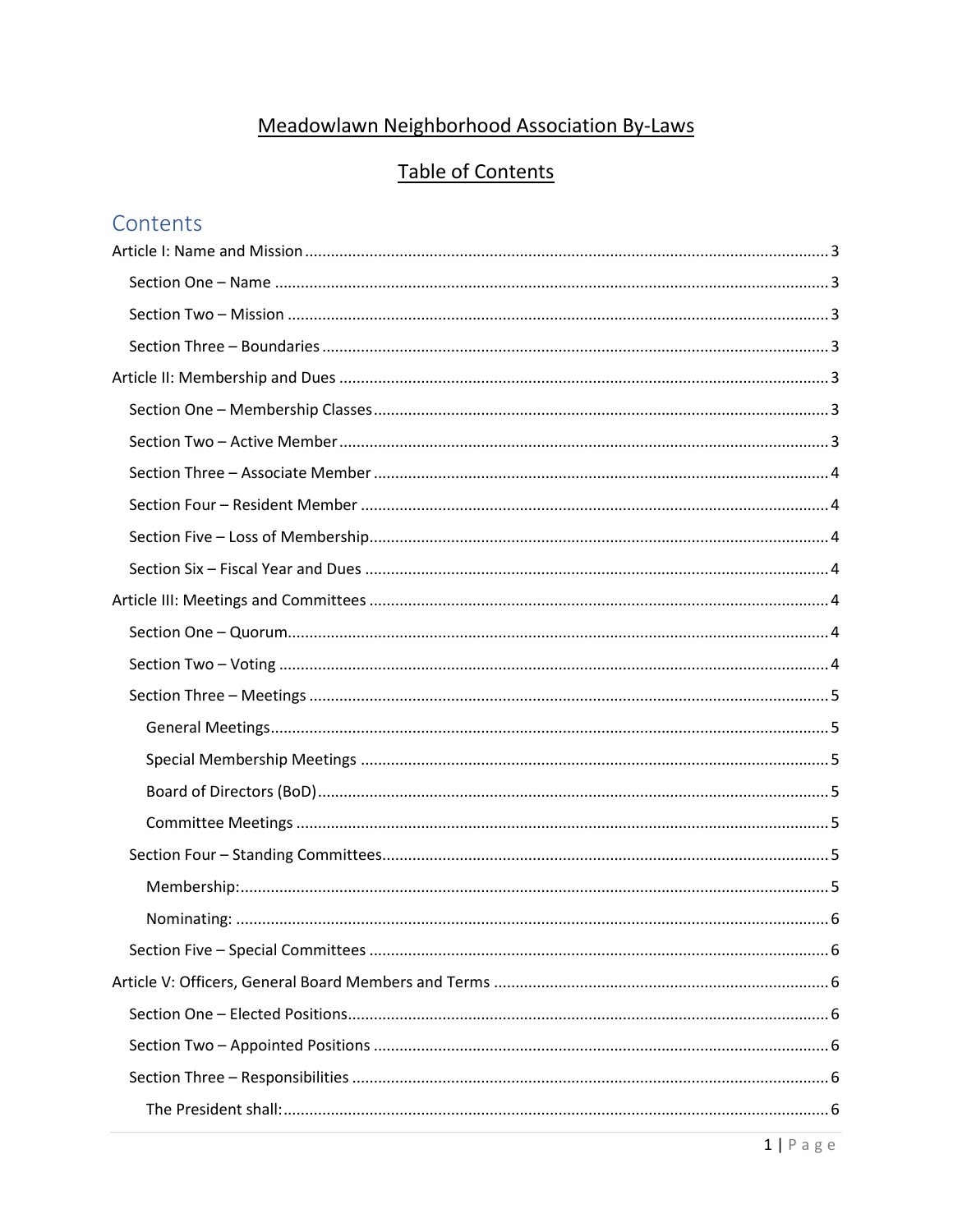| Section Three - Counsel of Neighborhood Association of Southern Pinellas (CONA)  10 |  |
|-------------------------------------------------------------------------------------|--|
|                                                                                     |  |
|                                                                                     |  |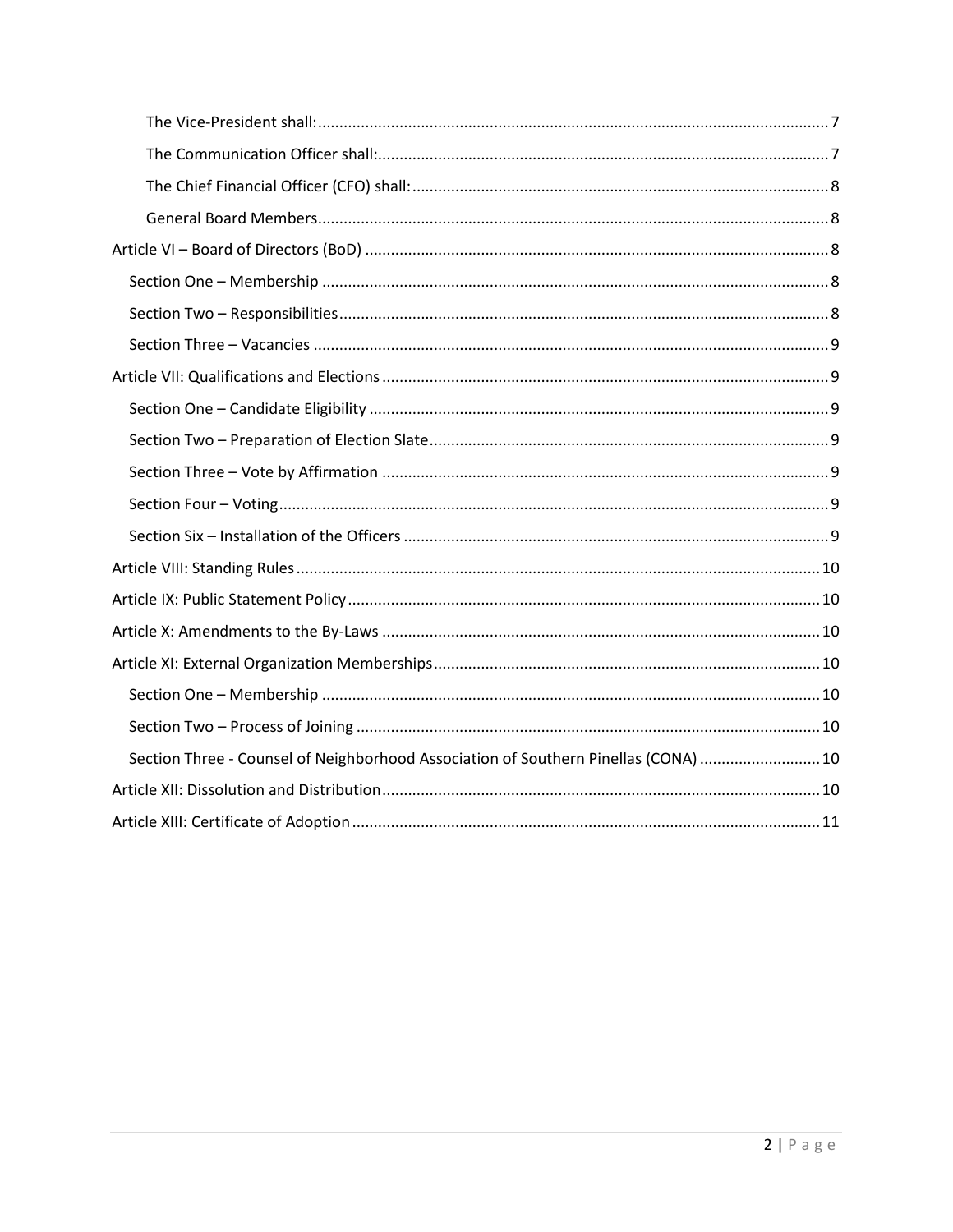# <span id="page-2-0"></span>Article I: Name and Mission

#### <span id="page-2-1"></span>Section One – Name

The name of the organization shall be Meadowlawn Neighborhood Association, Inc. and hereinafter referred to as "The Association."

### <span id="page-2-2"></span>Section Two – Mission

Meadowlawn's mission is to:

- Unite neighbors by promoting an inclusive community that improves the overall quality of life for the residents and their families/pets within The Association boundaries.
- Create and promote programs that improve members' financial health, physical health, civic engagement, property values, and connectivity to city, county and state services.
- Share information of city events or changes that will impact the community.
- Provide a forum for residents and act as their advocate with the City of Saint Petersburg and other local, state, and federal government agencies and officials.

#### <span id="page-2-3"></span>Section Three – Boundaries

The Association will serve the residents and businesses that reside within the following boundaries:

- A. Northern Boundary  $77<sup>th</sup>$  Avenue North; St. Petersburg, FL
- B. Southern Boundary  $62^{nd}$  Avenue North; St. Petersburg, FL
- C. Western Boundary Interstate 275; St. Petersburg, FL
- D. Eastern Boundary  $9^{th}$  Street North; St. Petersburg, FL (M.L.K.)

### <span id="page-2-4"></span>Article II: Membership and Dues

#### <span id="page-2-5"></span>Section One – Membership Classes

- A. Membership shall consist of Active, Associate and Resident members. Membership privileges will be on a per property lot basis. Each property lot may cast one vote and may only have one adult on the Board of Directors.
- B. An adult is defined as any person over the age of 18 and the legal owner/tenant of lot a property within the boundaries of The Association.

#### <span id="page-2-6"></span>Section Two – Active Member

An active member is any adult property owner, tenant, or resident of the Meadowlawn Association whose household dues are currently paid. An active member has the right to vote and hold office.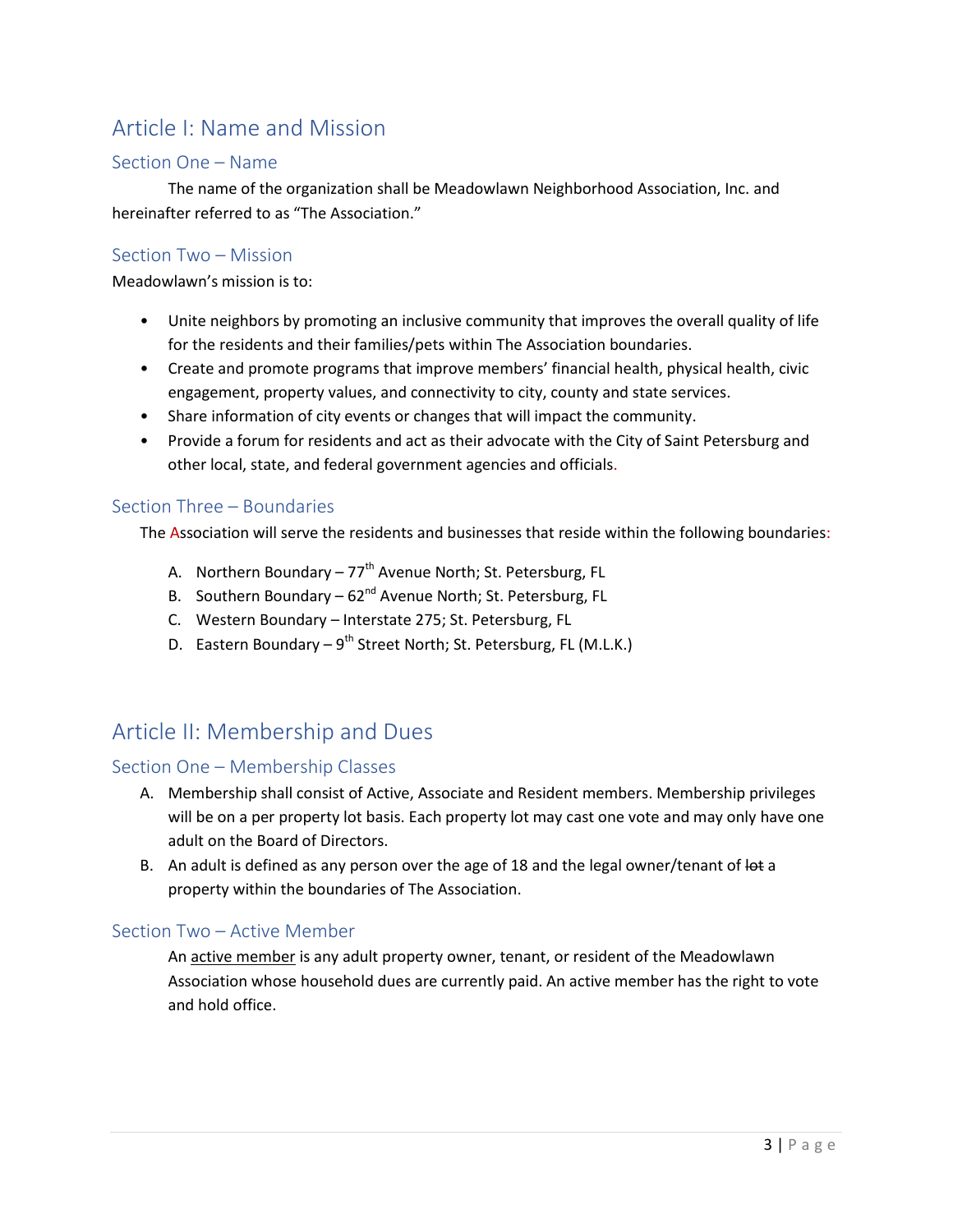### <span id="page-3-0"></span>Section Three – Associate Member

An associate member is any adult living outside the boundaries of The Association whose dues are currently paid and who endorses the goals of The Association. An associate member does not have the right to vote or hold office.

#### <span id="page-3-1"></span>Section Four – Resident Member

A resident member is any adult living within the geographical boundaries of The Association but whose dues are not current. A resident member does not have the right to vote or hold office.

#### <span id="page-3-2"></span>Section Five – Loss of Membership

Any person who ceases to be a member of The Association shall forfeit all rights of interest in any property of The Association.

#### <span id="page-3-3"></span>Section Six – Fiscal Year and Dues

Meadowlawn Association's fiscal year will be the calendar year, January 1 – December 31.

The Association shall request from all Active and Associate members an annual financial contribution to be hereafter referred to as "Dues."

Dues shall be used for The Association's expenses including but not limited to: administrative costs, meeting costs, newsletters, postage, and other operating expenses. Dues shall be set by the Board of Directors and approved by a simple majority of the active members in attendance at the next general body meeting. Change in dues will be effective the next following fiscal year, unless otherwise stated by the BoD.

Any new member that joins after July first will pay half of the annual dues. All dues will be due by the first general body meeting of the fiscal year.

### <span id="page-3-4"></span>Article III: Meetings and Committees

#### <span id="page-3-5"></span>Section One – Quorum

Quorum for all meetings shall be ten percent of the active membership or ten active members whichever is greater, unless otherwise stated within these By-laws.

#### <span id="page-3-6"></span>Section Two – Voting

All votes require a simple majority of the active members in attendance of a meeting that has quorum, unless otherwise stated within these By-laws. Each property lot where the adult member's dues are current, may case a single vote. Officers must be in good standing to cast a vote. Any vote cast by a non-active member or a duplicate vote of a property lot shall be discarded.

Absentee ballot rules shall be established by the BoD or the General Membership at the beginning of each fiscal year.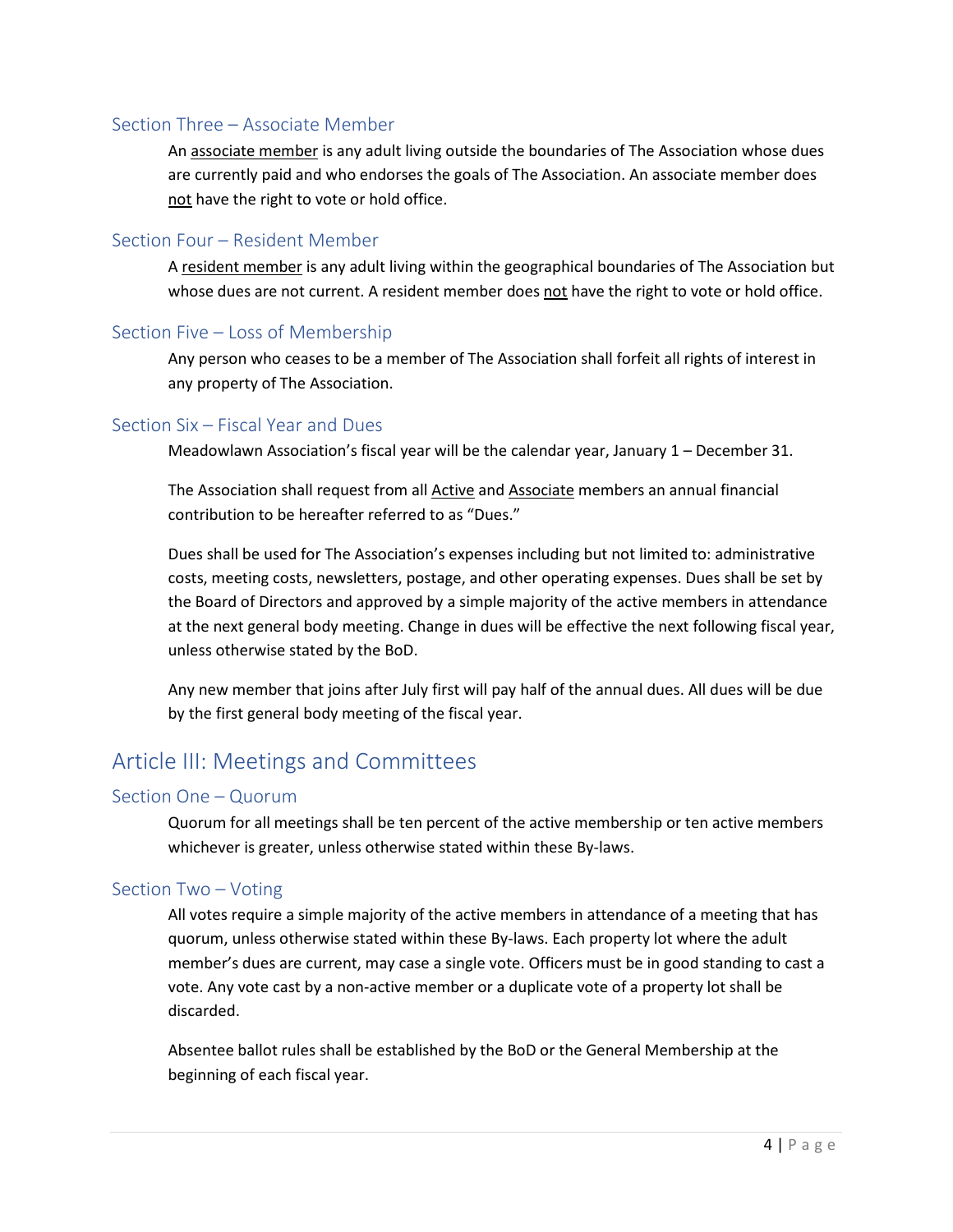#### Proxy voting shall not be allowed.

#### <span id="page-4-0"></span>Section Three – Meetings

#### <span id="page-4-1"></span>General Meetings

The Association's general meetings are held on a regular basis as defined by the BoD and approved by the general body. Meetings may be rescheduled for another day within the same month with the approval of the BoD and a minimum of twenty-eight days' notice to the general members. Such notice may be by voice announcement at a general meeting, electronically, or via other means as specified by the BoD. General meetings shall be open to all members of the community. Meeting agendas will be drafted by the President in collaboration with the BoD. Members may make a request to add an item to the agenda during a prior meeting, by written request prior to a meeting, or within the agenda item entitled "New Business".

- a. The first meeting of each fiscal year shall be known as the "Annual Meeting".
- b. The last meeting of each fiscal year shall be known as the "Nominating Meeting".

#### <span id="page-4-2"></span>Special Membership Meetings

Special meetings of the membership shall be held at the call of the President, by and with the consent of the majority of the BoD. Special membership meetings may also be held upon ten days' notice at the written request of at least one-fourth of the active members in good standing. Such request shall be submitted to the President. Special membership meetings shall be open to all members of the community. A quorum shall consist of one third of the total active members.

#### <span id="page-4-3"></span>Board of Directors (BoD)

Board of Directors (BoD) Meetings are called by the President and are held as required to address the business of The Board. Meetings may be held face-to-face at a time and place designated by the President. Additionally, BoD meetings and their associated deliberations may be held in synchronistic or non-synchronistic electronic fashion as designated by the President. A quorum shall consist of a simple majority of the BoD membership, less any vacant positions. Each BoD member is entitled to one vote with a limit of one (1) vote per property lot.

#### <span id="page-4-4"></span>Committee Meetings

Committee meetings are held as required and notification of the meetings must be sent to the membership seven days in advance. Such advance notice may be by voice announcement at a general meeting, electronically, or via other means as specified by the BoD.

#### <span id="page-4-5"></span>Section Four – Standing Committees

#### <span id="page-4-6"></span>Membership:

Consists of a committee chair and members at will. The committee is responsible for identifying, recruiting, and retaining Meadowlawn members.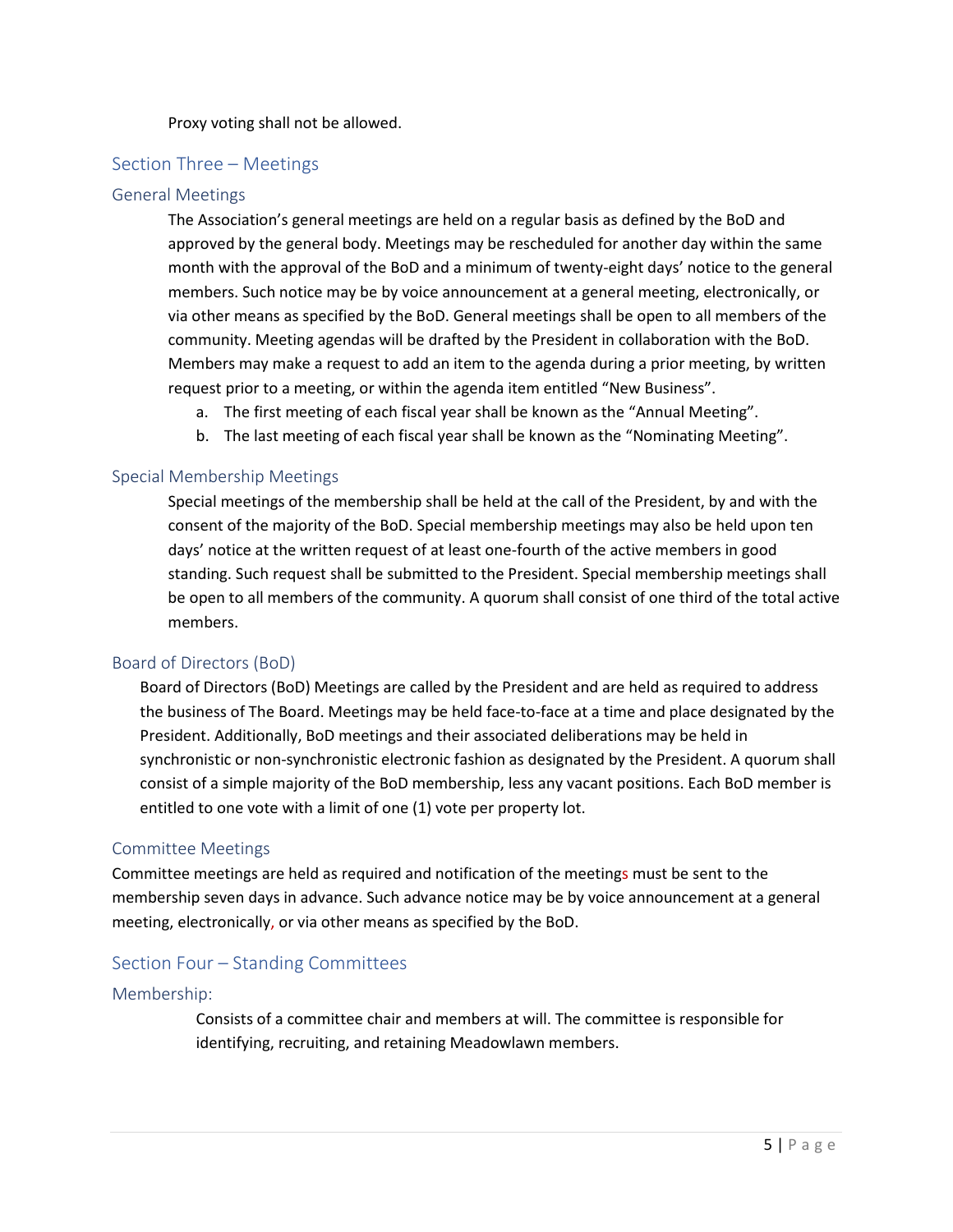#### <span id="page-5-0"></span>Nominating:

Consists of a committee chair and two members at will from the Meadowlawn active membership. The committee is responsible for selecting, vetting and presenting a slate of candidates for office to the membership for election. The Nominating Committee also conducts the elections in accordance to these By-laws.

#### <span id="page-5-1"></span>Section Five – Special Committees

- A. Purpose Special committees are created to fill a temporary or transient need. Special committees report on committee progress at each BoD meeting and at each general membership meeting as requested by The Association's President. A special committee may not act beyond the scope of their charter and must consult with The Association's President for concurrence before any formal agreements are made that would commit Meadowlawn members to a specific course of action.
- B. Formation and Membership Special committees are chartered by the Meadowlawn President, who selects the committee chair. A special committee chair must be an active member in good standing. The special committee chair selects the members of their committee.
- C. Dissolution A special committee may be dissolved by majority vote of the BoD.

## <span id="page-5-2"></span>Article V: Officers, General Board Members and Terms

#### <span id="page-5-3"></span>Section One – Elected Positions

General Body shall elect the following positions: President, Vice-President, Chief Financial Officer, and Communication Officer. Each position shall serve for a term of one year. Officers may seek re-election and there is no limit to the number of times an officer can be re-elected.

#### <span id="page-5-4"></span>Section Two – Appointed Positions

The President shall appoint three to seven general board members. There must always be an odd number of general board members.

General board members shall serve a term of two years alternating appointments by even and odd seats. The general board members that serve in an odd seat for the initial appointment period shall only serve for one year, whereas the general board members that serve in an even seat for the initial appointment period shall serve for two years.

Committee chairs shall be appointed and serve for a term of one year, unless otherwise reappointed.

#### <span id="page-5-5"></span>Section Three – Responsibilities

#### <span id="page-5-6"></span>The President shall:

1. Be the executive officer and be the chair of the general, special and BoD meetings.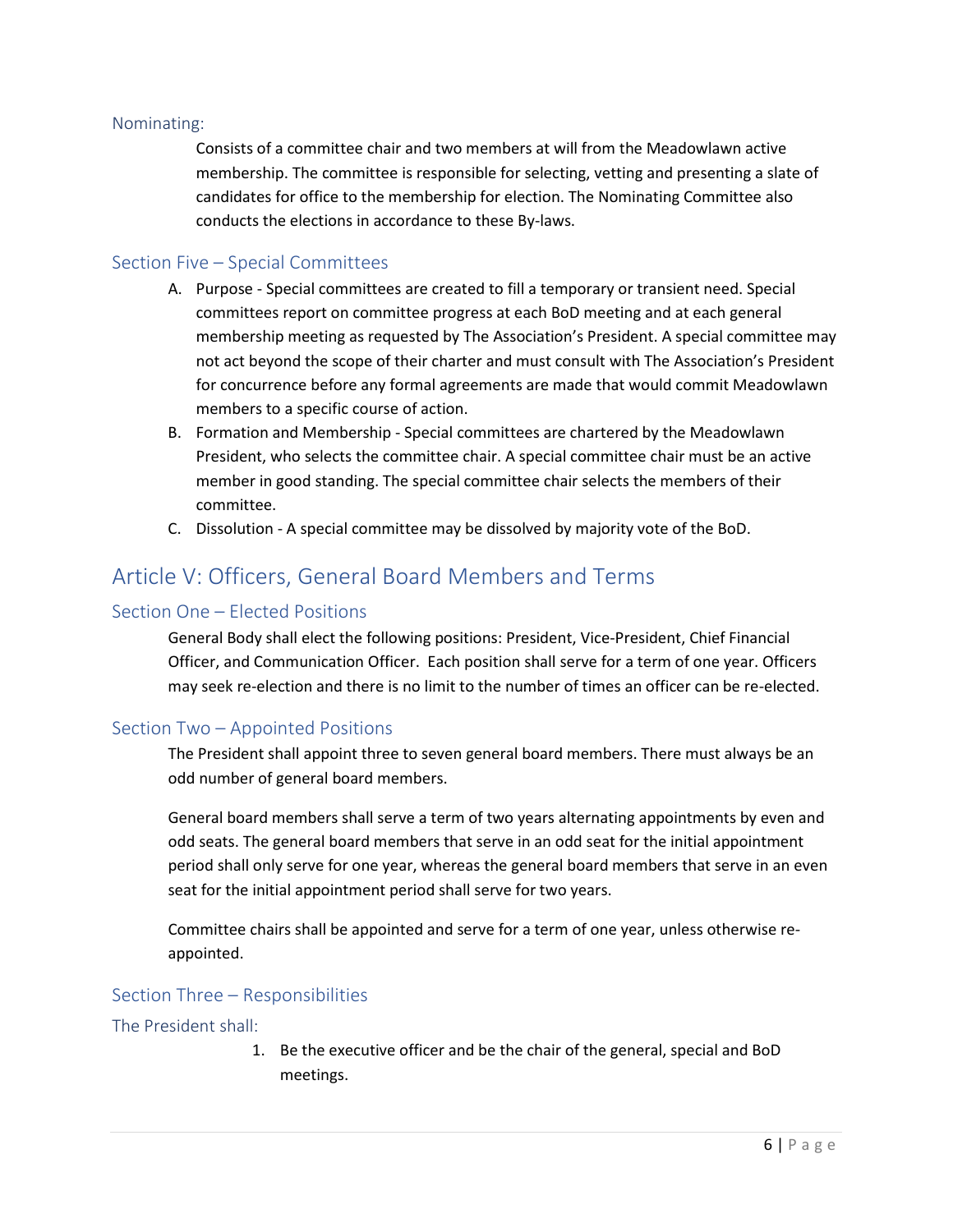- 2. Cosign with the CFO any contracts or obligations as authorized by the general membership.
- 3. Have authority to create special committees and appoint the chairperson of that committee. The President must also define the purpose of the special committee, length of the committee term and present to the BoD for approval.
- 4. Be an ex-officio member of every committee except the nominating committee.
- 5. Give an annual report at the association's Annual Meeting.
- 6. Appoint a committee approved by the BoD to audit the financial records annually (Audit Committee).
- 7. Appoint General Members of the BoD.
- 8. Appoint a Parliamentarian. If a Parliamentarian is not appointed, then the President shall enforce Roberts Rules of Order Newly Revised.
- 9. Appoint members of the nominating committee to be approved by the BoD.
- 10. Upon leaving office, is a member of the BoD for the ensuing term, unless the position is declined.

#### <span id="page-6-0"></span>The Vice-President shall:

- 1. Perform the duties of the President when the President is absent.
- 2. Assist the President upon request.
- 3. Assume the office of the President for the remaining term should that office become vacant.
- 4. Chair the audit committee as appointed by the President or BoD.
- 5. Appoint a chairperson for each standing committee defined in Article III of the association by-laws.
- 6. Vice-President shall serve as the co-chair of each Standing committee if said committee does not establish a co-chair.

#### <span id="page-6-1"></span>The Communication Officer shall:

- 1. Keep minutes for all association meetings including but not limited to BoD meetings and promptly deliver them to the President and general body.
- 2. Receive any written communication or reports from members and committees and promptly send or deliver them to the President and general body.
- 3. Safely keep all corporation documents and have reference copy of the Articles of Incorporation and bylaws available at all association meetings and BoD meetings. (Online copies are acceptable.)
- 4. Regularly pick up and promptly distribute association mail received at the post office.
- 5. Send out or provide all notices as may be required.
- 6. Generate a monthly newsletter. (Electronic copy is acceptable)
- 7. Shall have the authority to correct spelling or grammar errors in the by-laws without approval as long as the change does not affect the stated meaning.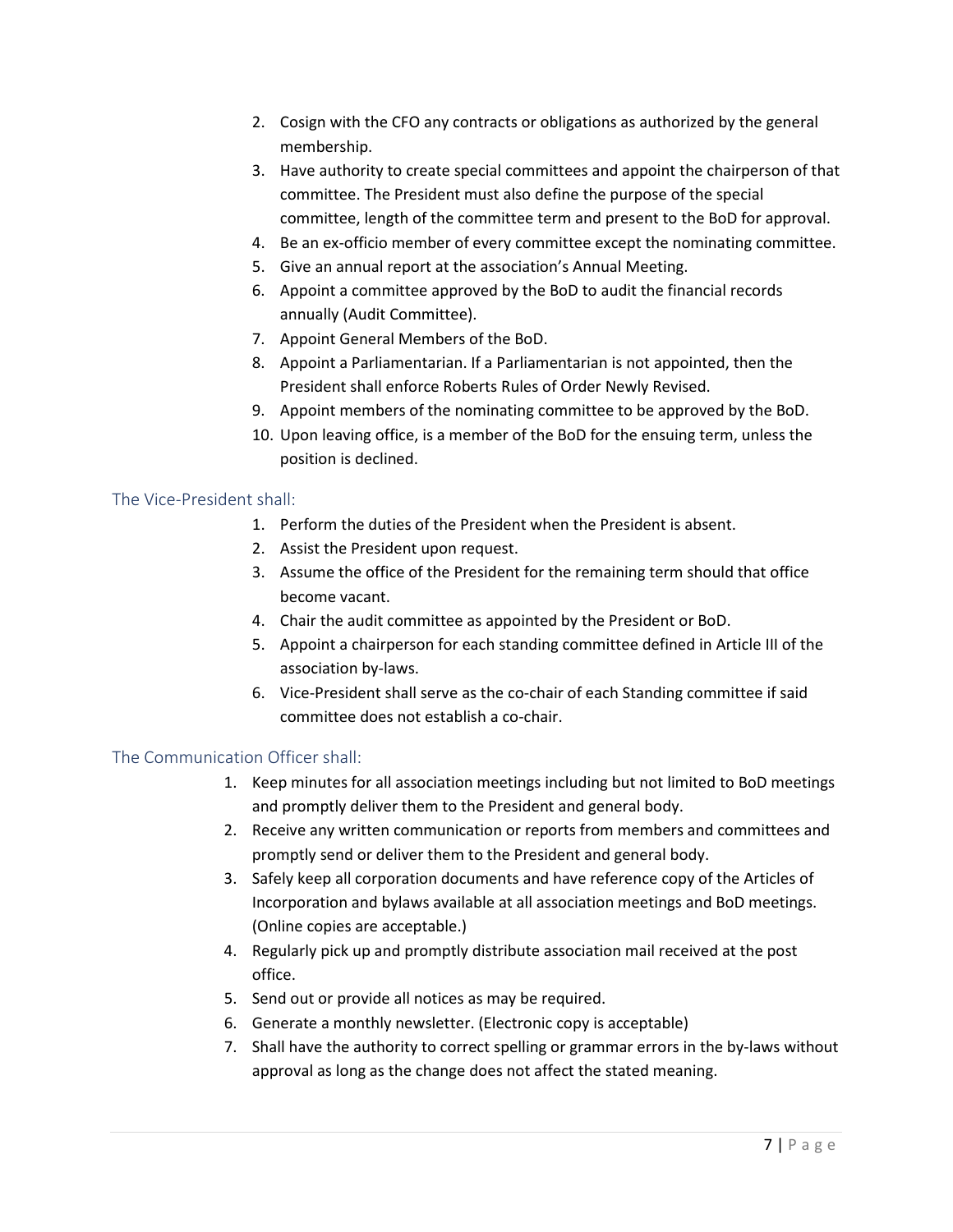### <span id="page-7-0"></span>The Chief Financial Officer (CFO) shall:

- 1. Collect or receive all money belonging to the association and promptly deposit all funds in the name of the association in such financial institutions as the BoD may designate.
- 2. Receive dues and maintain a current list of names and addresses of all members.
- 3. Pay all recurring normal or routine bills approved by the BoD.
- 4. Cosign with the President any contract or obligation as authorized by the general membership or BoD.
- 5. Cosign checks with any elected officer that is in good standing and for a purchase that is authorized by the general membership, BoD or President.
- 6. Give a monthly CFO's report at the general membership meetings and a written financial report whenever requested to the BoD.
- 7. Maintain the financial records and comply with any external or internal auditor recognized by the general body or BoD.
- 8. Maintain a current list of names and addresses of all active members. List should be made available to any BoD member or any committee where the stated purpose requires them to have the data. List shall not be provided to any member or businesses without express permission given by the BoD through a unanimous vote.

#### <span id="page-7-1"></span>General Board Members

- 1. General board members assist the elected officers by fulfilling duties assigned to them by the Board of Directors.
- 2. General board members are responsible for ensuring that elected officers are following the by-laws and notifying the President and/or general body when they are not.
- 3. General board members have the same voting rights as the elected officers.

## <span id="page-7-2"></span>Article VI – Board of Directors (BoD)

#### <span id="page-7-3"></span>Section One – Membership

All elected officers and appointed general board members shall make up the BoD.

#### <span id="page-7-4"></span>Section Two – Responsibilities

The BoD shall deliberate and decide upon all matters pertaining to the goals and welfare of Meadowlawn and referred to it by the Meadowlawn membership. The BoD exercises full jurisdiction over all Meadowlawn affairs. The results of any motions acted upon by the BoD are to be reported to the membership at the next General Meeting following the action.

The BoD shall have the ability to remove any elected or appointed officer who has missed two consecutive meetings. Any member of the BoD can motion for the dismissal but all BoD members in attendance must vote to remove the officer.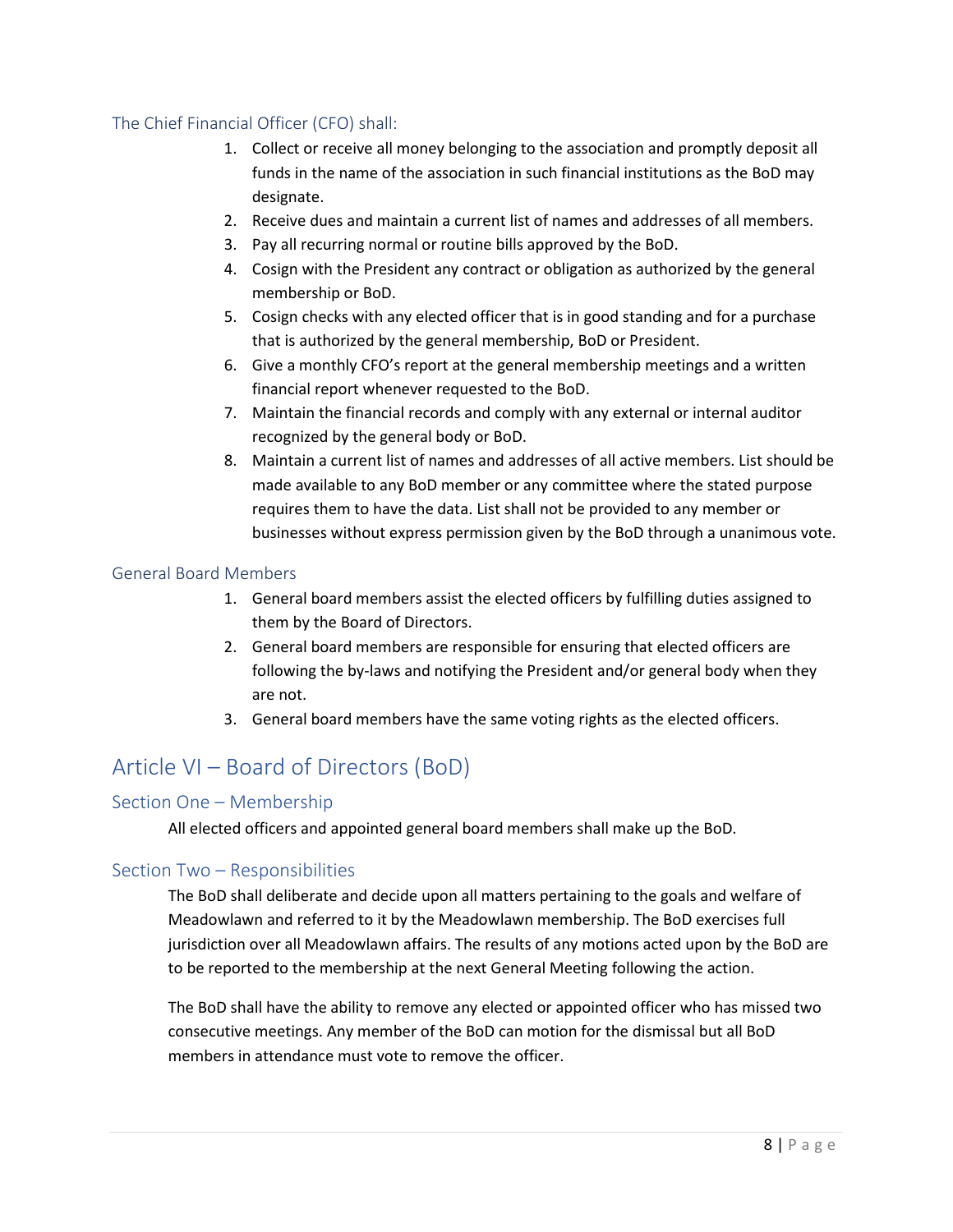The BoD shall be responsible to ensure that all elected officers and appointed officials are following the Articles of Incorporation and bylaws. The BoD is responsible for investigating any person who is expected of acting against the association and take any action to remedy the issue, which can include removal of office and from the general membership.

The BoD shall have the authority to create and dissolve standing committees that are not specified in these by-laws. The BoD shall define the purpose of these standing committees.

#### <span id="page-8-0"></span>Section Three – Vacancies

Except for the Office of the President, any vacancy occurring in the BoD shall be filled by the recommendation of the President and approval by majority vote of the BoD. Any appointee shall hold office until the next annual election. The Vice-President will fill a vacancy in the Office of President until the next annual election.

## <span id="page-8-1"></span>Article VII: Qualifications and Elections

### <span id="page-8-2"></span>Section One – Candidate Eligibility

The officers of The Association shall be nominated and elected from among Meadowlawn's active members who are in good standing. A candidate may run for or occupy no more than one BoD position. The nominating committee is responsible for ensuring that all candidates are in good standing and accept the responsibility of the office prior to nomination.

#### <span id="page-8-3"></span>Section Two – Preparation of Election Slate

The nominating committee shall present their slate of candidates at the Nominating Meeting. Active members shall be able to nominate additional candidates during this meeting. The active member being nominated must be present and accept the responsibility of the office prior to having their name placed on the ballot.

### <span id="page-8-4"></span>Section Three – Vote by Affirmation

A vote by affirmation shall only occur at the annual meeting where the slate was announced at a prior meeting, and each office up for election only has one candidate.

#### <span id="page-8-5"></span>Section Four – Voting

When there are one or more positions that have more than one candidate, the nominating committee shall distribute ballots to each active member, one per property lot, at the beginning of the Annual Meeting. The Meadowlawn Association's President will call for the vote from the floor. The Nominating Committee shall then collect all ballots, tabulate the results and announce the results before the end of the meeting. Defective ballots will be discarded.

#### <span id="page-8-6"></span>Section Six – Installation of the Officers

The newly elected officers shall be sworn in at the end of the Annual Meeting.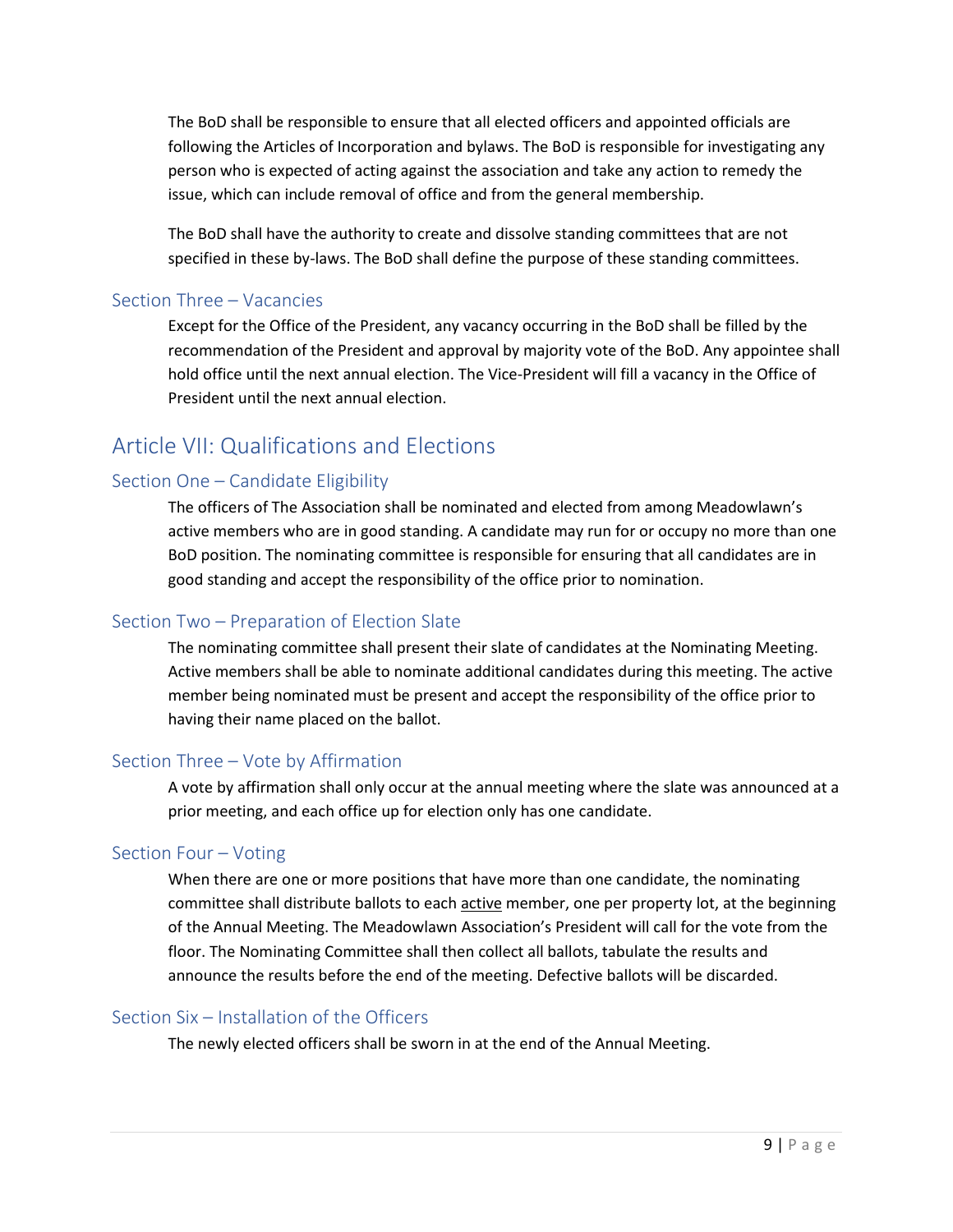# <span id="page-9-0"></span>Article VIII: Standing Rules

The rules contained in "Robert's Rules of Order Newly Revised" shall govern The Association in all cases where they are applicable and in which they are not inconsistent with these By-Laws.

# <span id="page-9-1"></span>Article IX: Public Statement Policy

Only the Meadowlawn President or the President's designee will make public statements on behalf of Meadowlawn. When responding to public or media inquiries any position statements should first represent any positions voted on by the general membership of Meadowlawn. Recognizing that some inquiries may require a broader response, the President may further acknowledge and respect the diverse opinions that may exist within the organization.

## <span id="page-9-2"></span>Article X: Amendments to the By-Laws

These By-Laws may be amended at any Meadowlawn meeting by two thirds vote of the members in attendance provided there is a quorum. Any amendment to the By-Laws must have been noticed in writing or via electronic means to the entire voting membership at least four weeks prior to a vote. Distribution of proposed By-Law amendments at a Meadowlawn meeting shall be deemed sufficient notice. Said amendments shall take effect immediately unless otherwise specified.

# <span id="page-9-3"></span>Article XI: External Organization Memberships

### <span id="page-9-4"></span>Section One – Membership

Meadowlawn shall not be entered into any membership agreement with an external organization without express approval from the BoD or the general body.

### <span id="page-9-5"></span>Section Two – Process of Joining

The President shall be responsible for bringing any request that s(he)/other deems appropriate to the BoD or the general body. At which point the BoD or general body shall vote on whether to join the external organization membership.

### <span id="page-9-6"></span>Section Three - Counsel of Neighborhood Association of Southern Pinellas (CONA)

The Meadowlawn Association shall be a member of CONA and be responsible for paying all associated dues.

The President shall serve as the association's delegate to CONA. The President shall select the delegate and alternate and upon approval of the BoD submit the necessary paperwork to CONA.

Whoever attended the CONA meeting is responsible for ensuring that pertinent information and updates are relayed to the general membership.

## <span id="page-9-7"></span>Article XII: Dissolution and Distribution

Dissolution of the Corporation may occur under the following conditions: Through a unanimous vote in favor of dissolution by the Active Members in good standing at the time of the vote, conducted